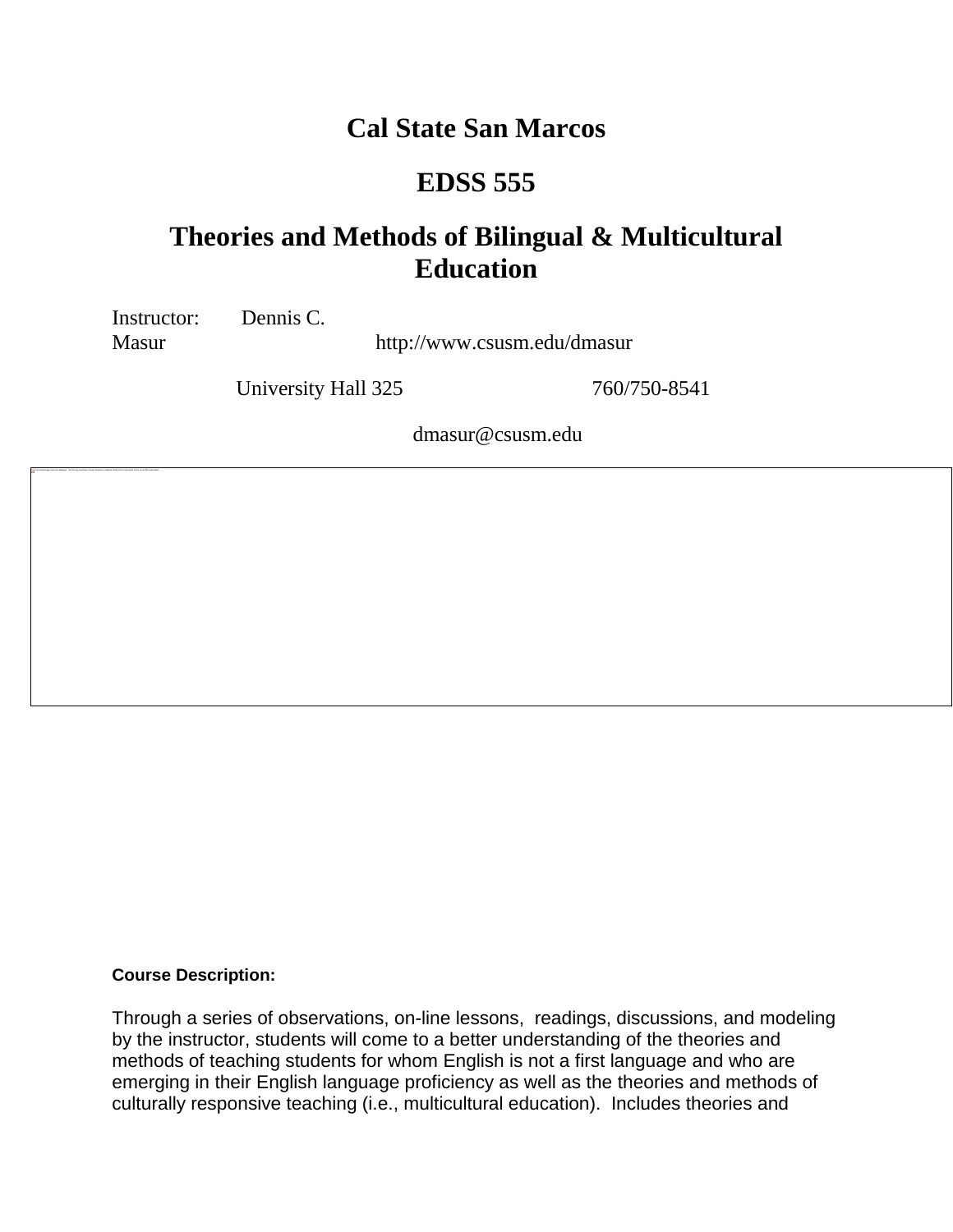factors of first and second language development (including program models, sociolinguistics, English Language Development, Specially Designed Academic Instruction in English, etc.) theories and methods of bilingual education (foundations and models), methods and strategies of instruction in the primary language, approaches to assessment of both content and language for English language learners, the manifestations of culture, and the characteristics of culturally/linguistically responsive pedagogy.

This course sometimes will be completed in a face-to-face environment with the instructor and sometimes in a cyber environment. Some lessons and feedback will be completed on-line and in a cyber environment at http://www.blackboard.com.

## **Teacher Performance Expectation (TPE) Competencies:**

This course is designed to help teachers seeking the Single Subject Credential to develop the skills, knowledge, and dispositions necessary to assist schools and districts in implementing an effective program for all students. The successful candidate will be able to merge theory and practice in order to realize a comprehensive and extensive educational program for all students. The following TPE's are addressed in this course:

## Primary Emphasis

- TPE 4 Making Content Accessible
- TPE 6c Developmentally Appropriate Practices in Grades 9-12
- TPE 7 Teaching English Learners
- TPE 8 Learning About Students

## Secondary Emphasis:

- TPE 1b Subject Specific Pedagogical Skills for SS Teaching Assignment
- TPE 2 Monitoring Student Learning During Instruction
- TPE 5 Student Engagement
- TPE 9 Instructional Planning
- TPE 10 Intstructional Time
- TPE 11 Social Environment
- TPE 12 Professional, Legal, and Ethical Obligations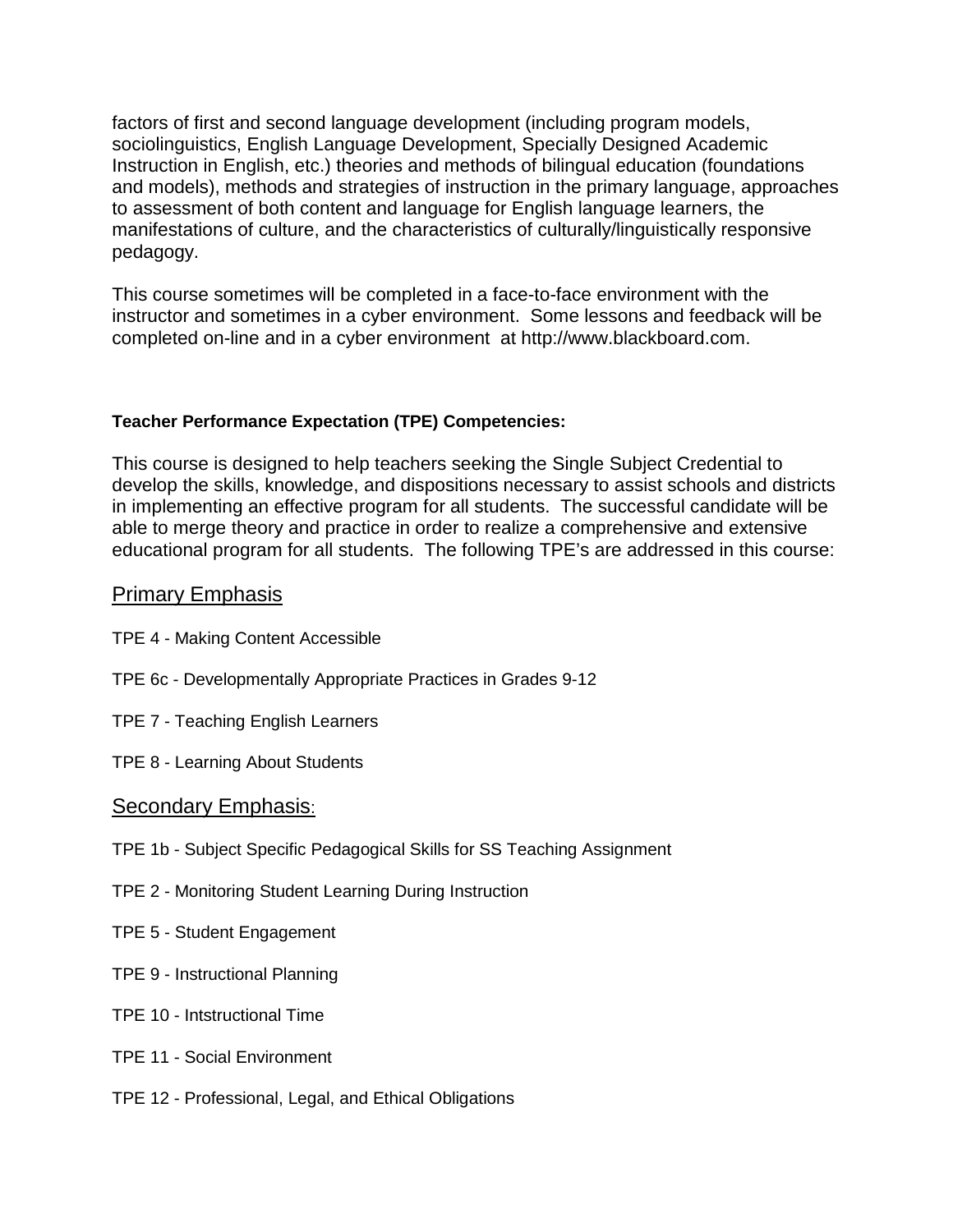**Course Objectives**: After completing this courses students will be able to

1. Explain the basic terms, philosophies, problems, issues, history and practices related to the education of language minority persons in California and the US.

- 2. Explain the most important goals of bilingual education.
- 3. Explain the theoretical bases upon which bilingual education is founded.
- 4. Explain the existing pupil identification, assessment, and language reclassification or re-designation requirements for the state of California.
- 5. Explain the interrelationships between bilingual education and English as a second language goals and methods.
- 6. Explain a "goals-centered" approach to assuring that curriculum and instruction are geared toward culturally and linguistically responsive teaching.
- 7. Explain how the current laws (prop. 227, etc.) affect the education of English language learners.
- 8. Discuss how to engage in standards-based education, have high expectations for all students and ensure success for speakers of languages other than English
- 9. Explain the basic competencies related to language acquisition and language development that are necessary to possess CLAD certification.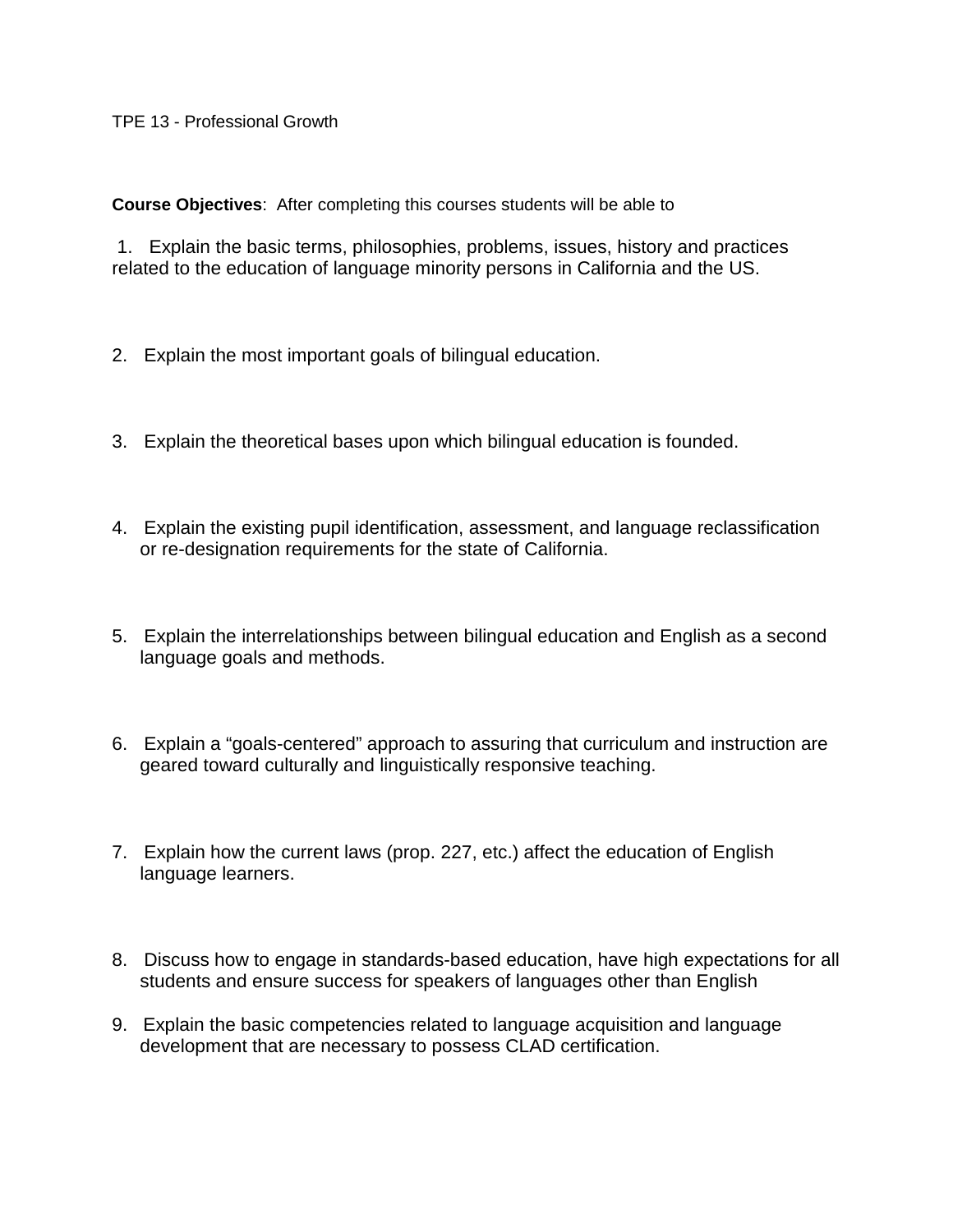10. Demonstrate how literacy and second language acquisition are inextricably linked to the success of secondary students.

#### **Required Texts:**

Grant, C. A., & Gomez, M. L. (1996). **Making Schooling Multicultural**. Englewood Cliffs, NJ: Prentice-Hall.

Lessow-Hurley, J. (1990). **The Foundations of Dual Language Instruction**. Longman Publishing Co.

Leyba, C. (1994), **Schooling and Language Minority Students**. Los Angeles, CA. EDAC.

Peregoy, S. and Boyle, O.F. (2001). **Reading and Writing, and Learning in ESL: A Resource Book for K-12 Teachers.** New York, NY, Longman

Uhl Chamot, A., & O'Malley, J. M. (1994). **The CALLA Handbook**. Reading, MA: Addison-Wesley.

Walter, Teresa (1996). **Amazing English.** Addison-Wesley Publishing Company.

#### **Assessment:**

**1. Participation and Attendance (15 points).** In face to face meetings, interactions that utilize the models of cooperative learning (Kagan) will be used to discuss the readings. You will be expected to come prepared to engage in those discussions. In addition, posting to threaded discussions will be used to determine participation for those sessions which are completed in a cyber environment. Whenever appropriate, quickwrites will also be used as a means to determine participation.

With respect to attendance, the Governance Community of the College of Education adopted the following policy on 12/19/97: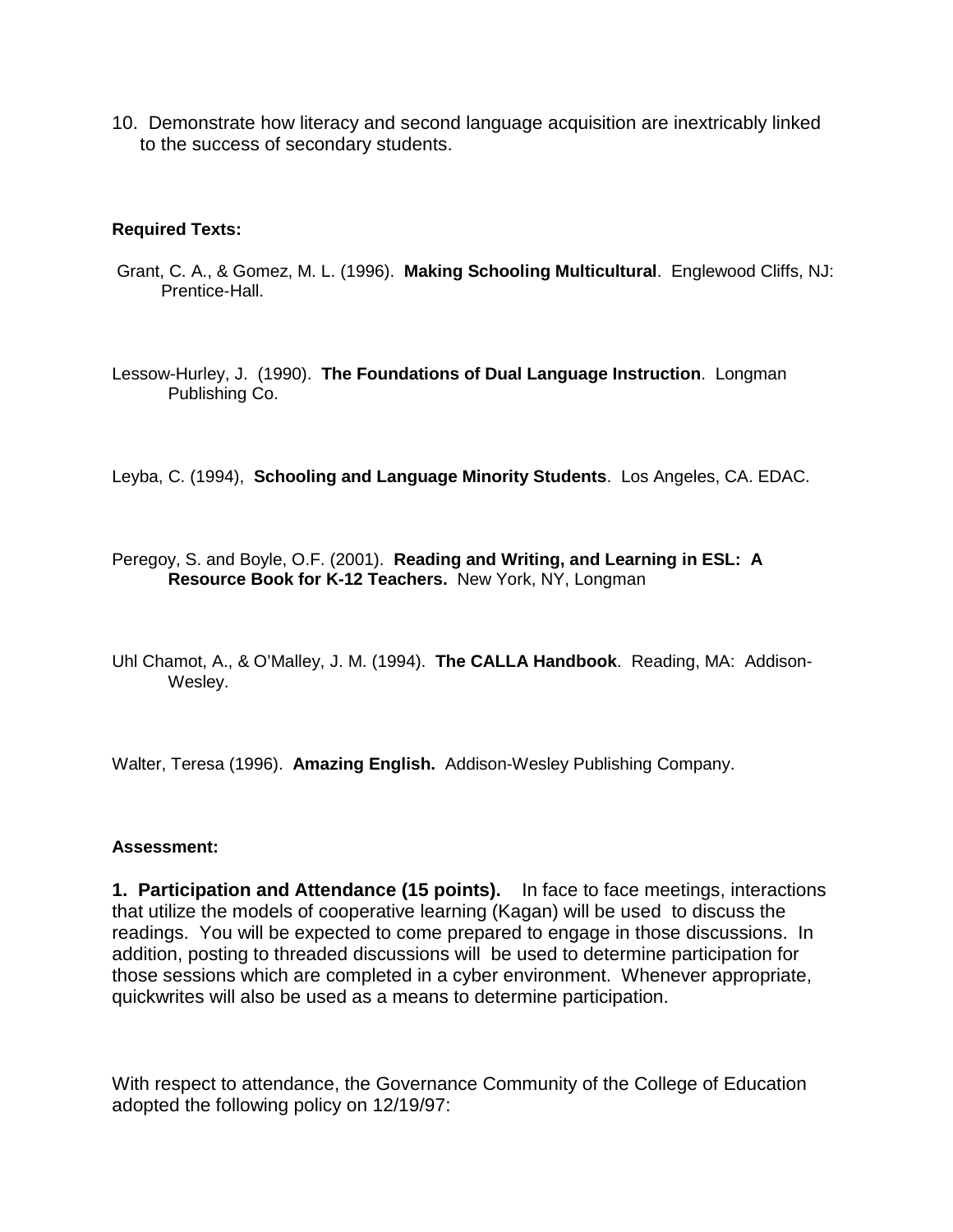## **The linkel include Section**

Due to the dynamic and interactive nature of courses in the College of Education, all students are expected to attend all classes and participate actively. At a minimum, students must attend more than 80% of class time, or s/he **may not receive a passing grade** for the course at the discretion of the instructor. Individual instructors may adopt more stringent attendance requirements. Should the student have extenuating circumstances, s/he should contact the instructor as soon as possible.

This course deals with complex material processed in a variety of ways. Structured interactions, group processes, oral presentations, guided discussion of readings, selfdisclosure exercises, either face to face or in a cyber environment, are the norm. **Students are expected to have read assigned materials by the date indicated in the syllabus, and should be prepared to discuss readings individually or in variously structured groups.** Due to the highly interactive nature of the course, regular attendance and full participation are expected: teaching and learning is difficult (if not impossible) if one is not present and engaged in the process. Therefore, College Policy is amplified as follows: 1. Missing more than 2 class meetings will result in the reduction of one letter grade. 2. Arriving late or leaving early on more than two occasions will result in the reduction of one letter grade. 3. Illness and emergency circumstances will be negotiated on a case-by-case basis. Students are expected to establish appropriate personal, academic and career-ladder priorities. These measures should not be considered punitive. Rather, they should be viewed as taking appropriate individual responsibility for one's own learning in a democratic, collaborative and reciprocal-learning environment.

## **2. School Site Language Program (20 points)***.*

- TPE 4 Making Content Accessible
- TPE 6c Developmentally Appropriate Practices in Grades 9-12
- TPE 7 Teaching English Learners
- TPE 8 Learning About Students
- TPE 11 Social Environment
- TPE 12 Professional, Legal, and Ethical Obligations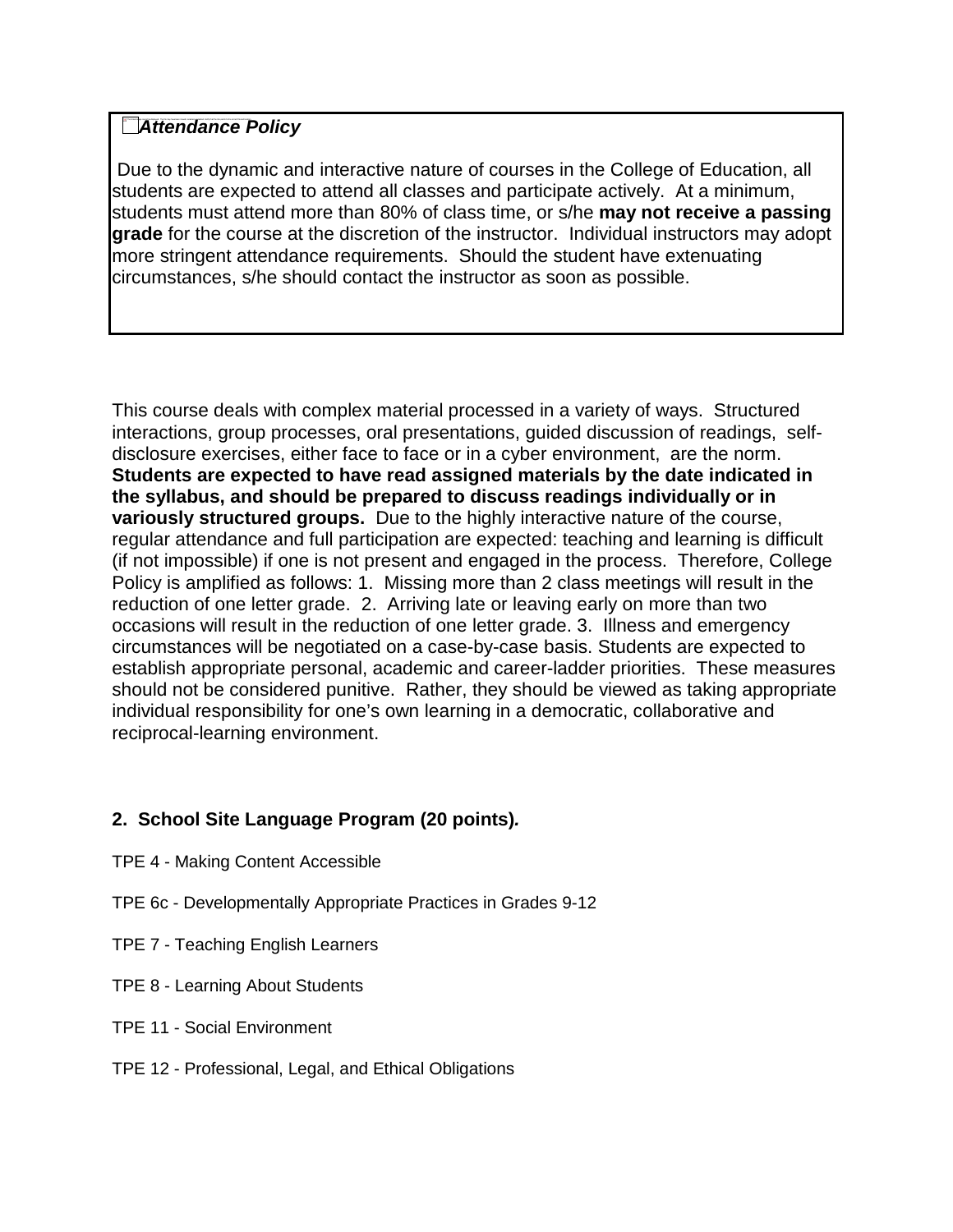Interview someone in the school/district who can help you to understand the language program in place at your specific school site. This assignment asks you to interview the district bilingual/second language acquisition program coordinator for the district, OR the school site second language program coordinator at the school where you will be teaching, OR a teacher who is currently teaching in the bilingual/second language acquisition program.

The focus of your interview is to understand how the school site approaches second language learners. Toward that end,

- ask questions about the type of program used (primary language instruction, primary language support, English as a Second Language/English Language Development, Content-Based ESL, SDAIE, combinations of these, etc.).
- Find out why the district/school uses that approach.
- Ask about how this looks for students as they move from non-English proficient to fully-English proficient in terms of language learning and content learning.
- Discuss with the person you interview the strengths of that approach and the concerns/challenges with regard to this approach to educating English Language Learners. Consider Dolson's (in Leyba) Items of Program Delivery in your investigation.
- At end, include your own reaction to the program. I encourage you to coordinate your interview with fellow student teachers at your school site.

This three to five page paper will detail what you learned about the program, what it's like from the students' academic experience, the strengths/challenges of this approach, and your reaction to the program model being employed.

## **3. Language Responsive Lesson (20 points).**

- TPE 4 Making Content Accessible
- TPE 6c Developmentally Appropriate Practices in Grades 9-12
- TPE 7 Teaching English Learners
- TPE 8 Learning About Students
- TPE 5 Student Engagement
- TPE 11 Social Environment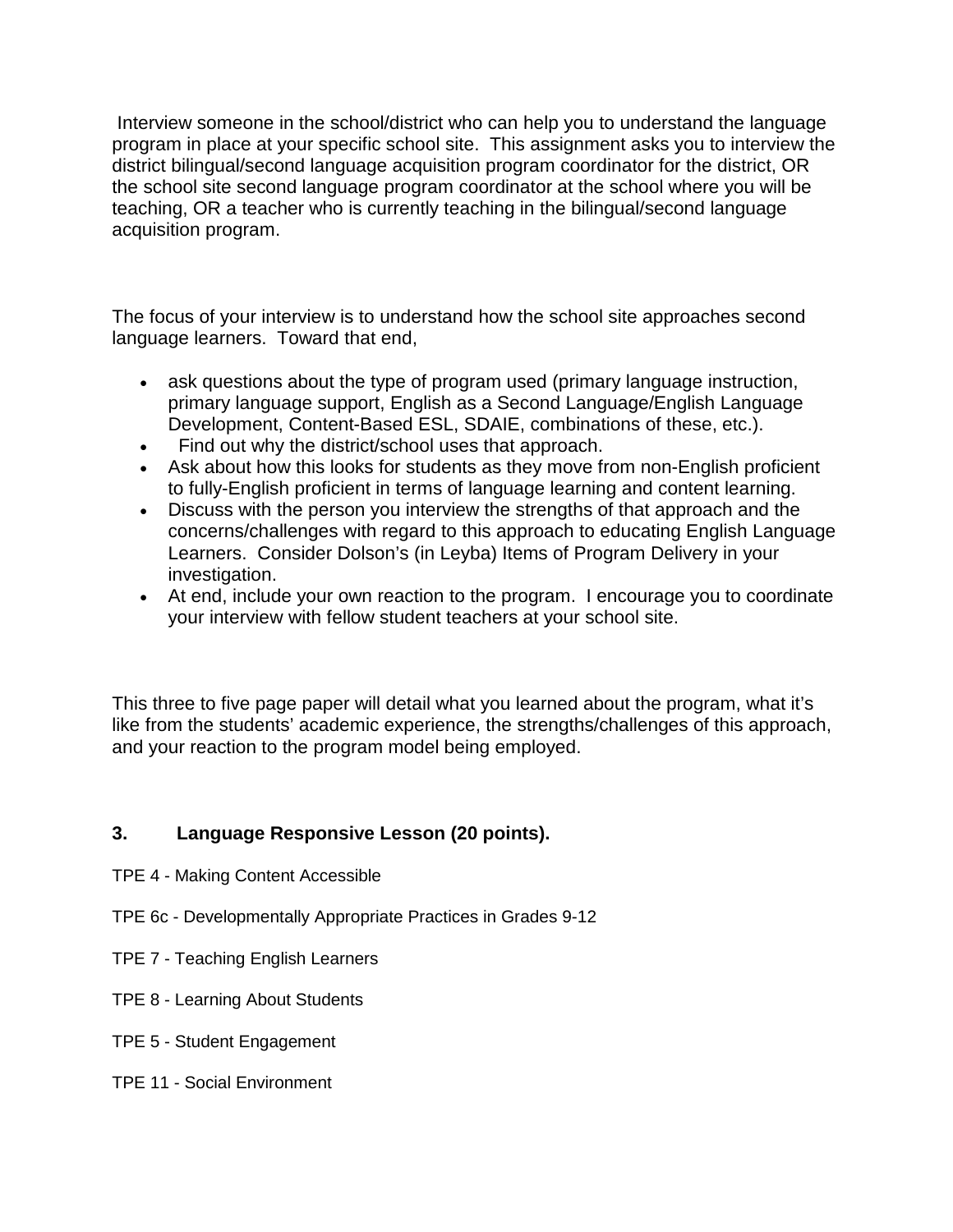In this assignment you will select a SDAIE, ESL or primary language lesson to submit or observe. This assignment is differentiated to meet your individual needs.

**If you are presently teaching, you will take a lesson which you will teach and make the following adjustments:**

**•Provide scaffolds for students at different levels of language acquisition**

**•Describe your student population including the level of acquisition in English. You can obtain this data from the person at your school who in charge of ELD testing.**

**•Reflection on your lesson. Be metacognitive in your thinking about the lesson. Make suggestions for future improvement.**

## **If you are not presently teaching you will do the observation of a classsroom in which you observe a language responsive lesson.**

- During your observation take field notes of what is happening during the lesson.
- As you observe note student reactions to the lesson.
- After the lesson write down your impressions of the lesson. If you have the chance, discuss the lesson with a student or students to find out their impressions of the lesson.
- Finally, discuss the lesson with the teacher. You will want to ask such questions as: What was the objective/purpose of the lesson? Why did you choose this lesson? What did you (or the students) learn during the lesson?
- Feel free to ask any additional questions that seem appropriate to the lesson you observe. Compare and contrast your observations, opinions, and/or feelings with those of the student(s) and teacher.

Your write up (3 to 5 pages) will consist of a description of the lesson, your feelings both positive and otherwise and a comparison of your impressions and those of the student(s) and teacher. Be sure to connect what you observe with what you are learning in class about linguistically responsive teaching.

## **4. Integrated Thematic Unit (30 points)**. See assignment attached.

TPE 4 - Making Content Accessible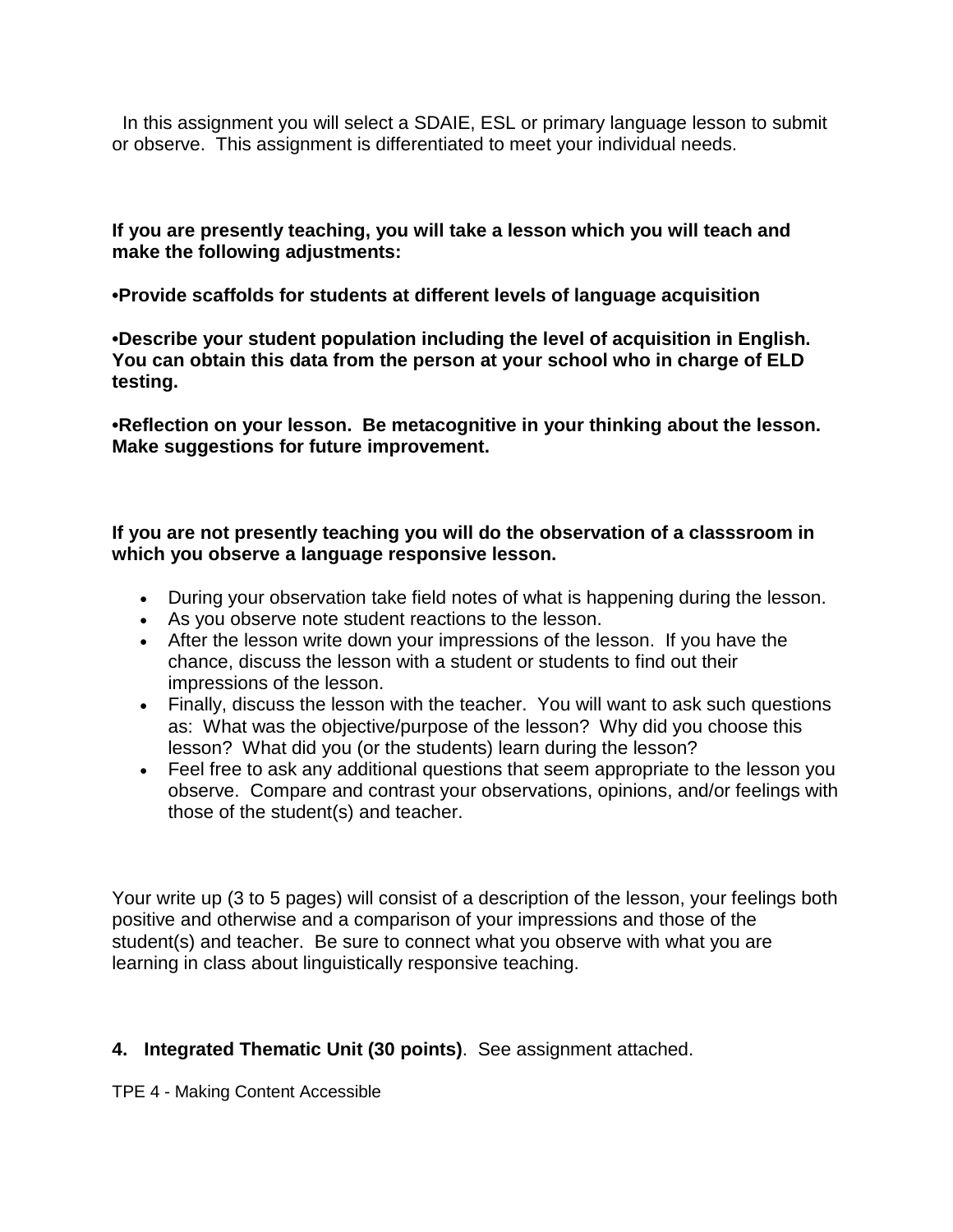TPE 6c - Developmentally Appropriate Practices in Grades 9-12

- TPE 7 Teaching English Learners
- TPE 8 Learning About Students
- TPE 1b Subject Specific Pedagogical Skills for SS Teaching Assignment
- TPE 2 Monitoring Student Learning During Instruction
- TPE 5 Student Engagement
- TPE 9 Instructional Planning
- TPE 10 Intstructional Time
- TPE 11 Social Environment
- TPE 12 Professional, Legal, and Ethical Obligations
- TPE 13 Professional Growth

## **5. Outcome Assessment (15 points)**.

TPE 13 - Professional Growth

This assignment will give you an opportunity to examine your own learning . You will select the most important learning or closely related sets of learning you have acquired during the course. You will write in detail:

- (1) what you learned,
- (2) how you knew you were learning something of significance (assessing your own learning),
- (3) how this will shape your attitudes and demonstrated behaviors as a teacher or in future intercultural interaction; and,
- (4) how you will demonstrate overall "cultural and professional competence"
- (5) what you feel like you need to learn next as part of your emerging professional development plan

Emphasis is placed on your ability to synthesize data around the topic you select, your depth of reflective analysis, your ability to articulate the cognitive, behavioral and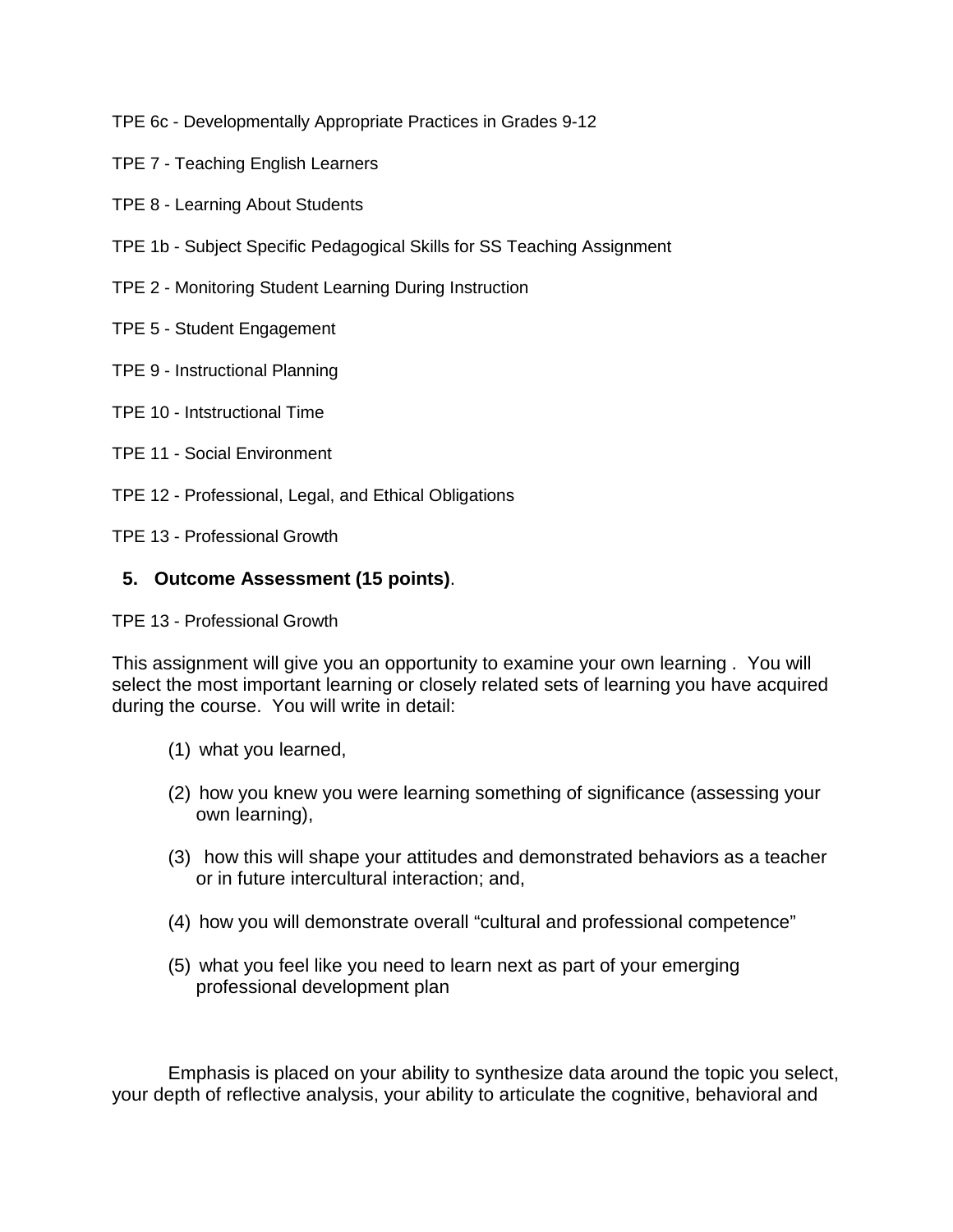affective domains of your learning, and the relationship of this topic to your future growth and professional practice.

## **COE Attendance Policy**

Due to the dynamic and interactive nature of courses in the College of Education, all students are expected to attend all classes and participate actively. At a minimum, students must attend more than 80% of class time, or s/he **may not receive a passing grade** for the course at the discretion of the instructor. Individual instructors may adopt more stringent attendance requirements. Should the student have extenuating circumstances, s/he should contact the instructor as soon as possible.

# Tentative Schedule for EDSS555 (21289/21629)

## MW 0800-1145 ACD 404

# M 1200-1545 UNIV 444 W 1200-1545 FCB 108

| <b>Date</b>     | <b>Topic</b>                                                                                                                                 | <b>Assignment</b>          |
|-----------------|----------------------------------------------------------------------------------------------------------------------------------------------|----------------------------|
| F2F             | Re/Connections; Course overview and<br>orientation; review demographics                                                                      |                            |
| 2/4             |                                                                                                                                              |                            |
| (1)             |                                                                                                                                              |                            |
| F2F             | Historical Overview of Language Plans;<br>Title VII and Lau); Language Planning                                                              | Lessow-Hurly, ch. 1, 2, 10 |
| 2/6             | Orientations.                                                                                                                                |                            |
| (2)             |                                                                                                                                              |                            |
| <b>Module 1</b> | <b>Required to Attend Hansen</b>                                                                                                             | Lessow-Hurley, ch. 3, 5    |
| 2/11            | <b>Symposium in Escondido</b>                                                                                                                | Walter pp. 19-23           |
| (3)             | Language structure and use: The<br>systems and subsystems of language,<br>oral and written discourse; Language<br>change, shift, extinction. |                            |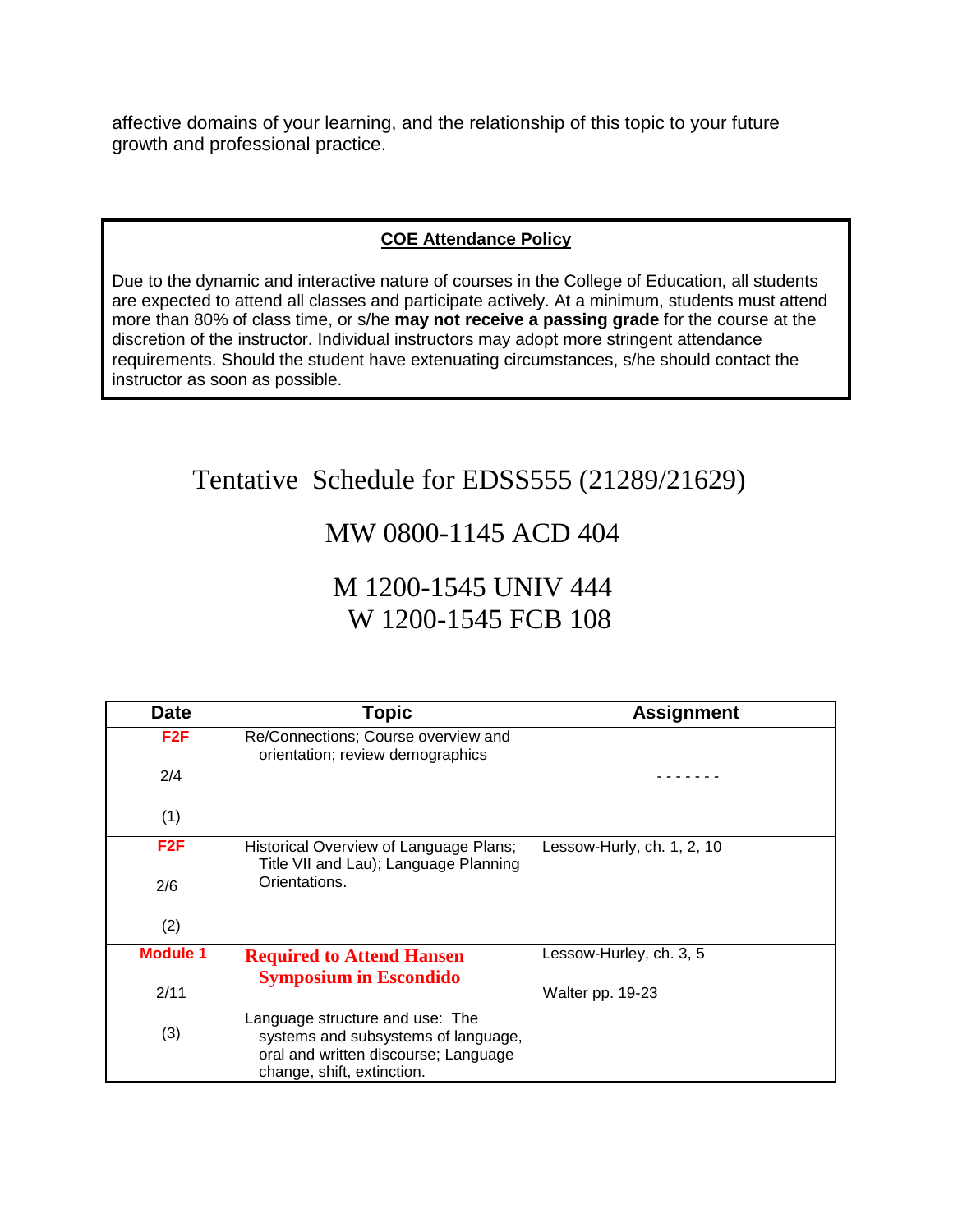| F2F             | Multicultural Curriculum, Instruction,<br>Classroom Management (jigsaw);            | Lessow-Hurley, ch. 4                                        |
|-----------------|-------------------------------------------------------------------------------------|-------------------------------------------------------------|
| 2/13            | Review theories of L1 and L2 language<br>acquisition                                | Grant & Gomez, ch. 3, 4, 7                                  |
| (4)             |                                                                                     |                                                             |
|                 |                                                                                     |                                                             |
| <b>Module 4</b> | Vygotsky, Krashen: Learning as a Social<br>and Natural Interaction; School and      | Lessow-Hurley, Ch. 6, 7, 8, 9                               |
| <b>Module 2</b> | Community Language and Culture<br>Match; Role of L1 in L2 Learning.                 |                                                             |
| 2/18            |                                                                                     |                                                             |
| (5)             |                                                                                     |                                                             |
| F2F             | <b>ESL/Content Based ESL/SDAIE:</b><br>Compare and contrast.                        | Lessow-Hurley, ch. 11                                       |
| 2/20            | <b>ITU Explanation</b>                                                              | Walter Ch. 4                                                |
| (6)             |                                                                                     | CALLA, ch. 1                                                |
|                 |                                                                                     |                                                             |
| <b>Module 6</b> | ESL: The intersection of language theory<br>and learning theory toward ESL methods; | Crawford (in Leyba), 79-104                                 |
| <b>Module 7</b> |                                                                                     | Grant & Gomez, ch. 4, 18                                    |
| 2/25            |                                                                                     |                                                             |
| (7)             |                                                                                     |                                                             |
| F2F             | ELD: Language development and<br>Communicative Approaches; SDAIE                    | CALLA, ch. 2-3                                              |
| 2/27            | School site reports due                                                             | Gibbons Ch. 2, 3                                            |
| (8)             |                                                                                     |                                                             |
| <b>Module 3</b> | SDAIE & CALLA: Definitions,<br>extensions, model lesson, structures                 | CALLA, ch. 4-5                                              |
| <b>Module 5</b> | CALLA Lesson workshop                                                               | Grant & Gomez, ch. 8-17 (read the                           |
| 3/4             |                                                                                     | chapt that pertains to the subject you<br>will be teaching) |
|                 |                                                                                     |                                                             |
| (9)             |                                                                                     |                                                             |
| F <sub>2F</sub> | Primary Language Instruction;                                                       | Snow (in Leyba)                                             |
| 3/6             | <b>Classroom observations due</b>                                                   | Grant & Gomez, ch. 6                                        |
| (10)            |                                                                                     | Peregoy ch. 2, 3, 4                                         |